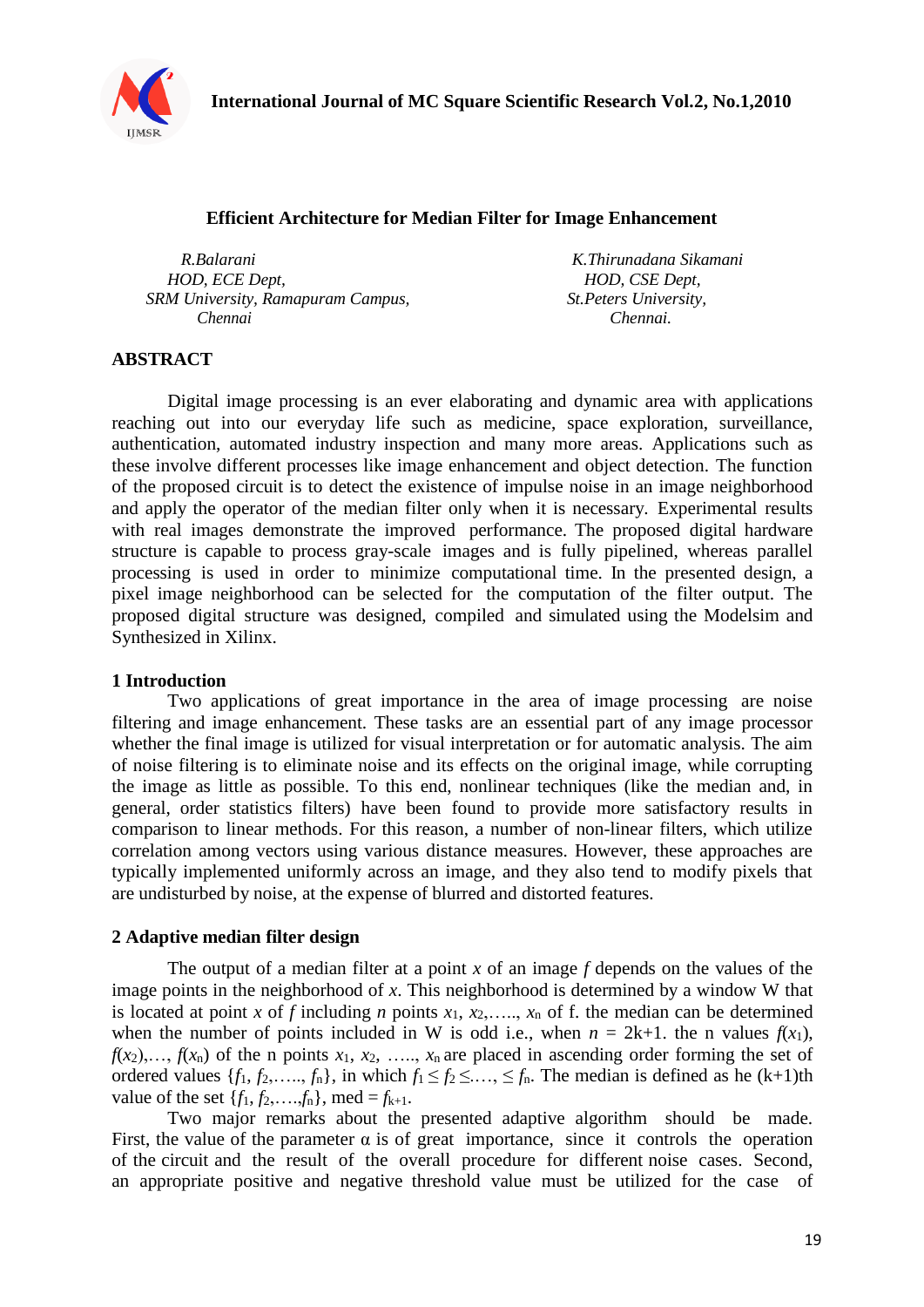

impulse noise, when  $f_{threshold}(x) \ge 255$ . For example, in the case of Fig. 2(a), if we consider the parameter  $\alpha = 8$ , then  $f_{threshold}(x) = f_{max}(x) * 8 = 336$  and the  $f_{threshold}(x)$  is limited to the value 255,  $f_{threshold}(x) = 255$ . The central pixel value is  $252 < f_{threshold}(x)$  and the central pixel is erroneously not considered to be impulse noise. An adjustable positive threshold value (for example 240) can be used as a limit of  $f_{threshold}(x)$ . In this way,  $f_{threshold}(x) = 240$ , whereas the central pixel value is  $252 > f_{threshold}(x)$ , and the central pixel is successfully detected as impulse noise. The meaning of this normalization procedure is that pixels occupying values between a range of the impulsive values (and not only pixels with values 0 and 255) should be considered as noisy pixels.

#### **3 Hardware architecture**

The proposed architecture is based on a sequence of pipeline stages in order to reduce computational time. Parallel processing has been employed to further accelerate the process. For the computation of the filter output, a 3x3 or 5x5 pixel image neighborhood can be selected.The structure of the adaptive filter comprises four basic functional units, the moving window unit, the median computation unit, the noise detection unit, and the output selection unit. The input data of the system are the gray-scale values of the pixels of the image neighborhood, the value of the parameter  $\alpha$ , and the positive and negative threshold values. Additionally, two control signals required for the selection of the operation of the system (negative/positive noise suppression) and the neighborhood size (3x3 or 5x5) are also utilized.as shown fig 3.

## **4 Moving window unit**

The pixel values of the input image, denoted as "IMAGE\_INPUT [7..0]," are imported into this unit in serial. The value of the parameter is denoted as "MOD\_VALUE[7..0]" and the positive and negative threshold values as POS/NEG THRESHOLD respectively. The parameter  $\alpha$  is a real number, 5 and 3 bits are used for the representation of the integral and the fractional part, respectively. The "NEG/POS" control signal is used to determine the noise type. When "NEG/POS" is equal to "0" ("1") the circuit operation is negative (positive) noise suppression.

For the moving window operation, a 3x3 (5x5) pixel serpentine type memory is used, consisting of 9 (25) registers, illustrated in Fig. 6. In this way, when the window is moved into the next image neighborhood, only 3 or 5 pixel values stored in the memory are altered. The outputs of this unit are rows of pixel values (3 or 5, respectively), which are the inputs to the median computation unit.

## **5 Median computation unit**

In this stage, the median value of the image neighborhood is computed in order to substitute the central pixel value, if necessary. In this unit, the min/max value of the neighborhood is also computed, used in the noise detection process. For the computation of both the median and the min/max value a 24-input sorter is utilized, the central pixel value is not included. In this way, the complexity of the design is reduced since no additional min/max modules are utilized. The modules of the sorter used only in the case of the 5x5 pixel neighborhood are enabled by the "en5x5" control signal. A CS block is a max/min module; its first output is the maximum of the inputs and its second output the minimum. The implementation of a CS block includes a comparator and two multiplexers and is depicted in Fig. 4.